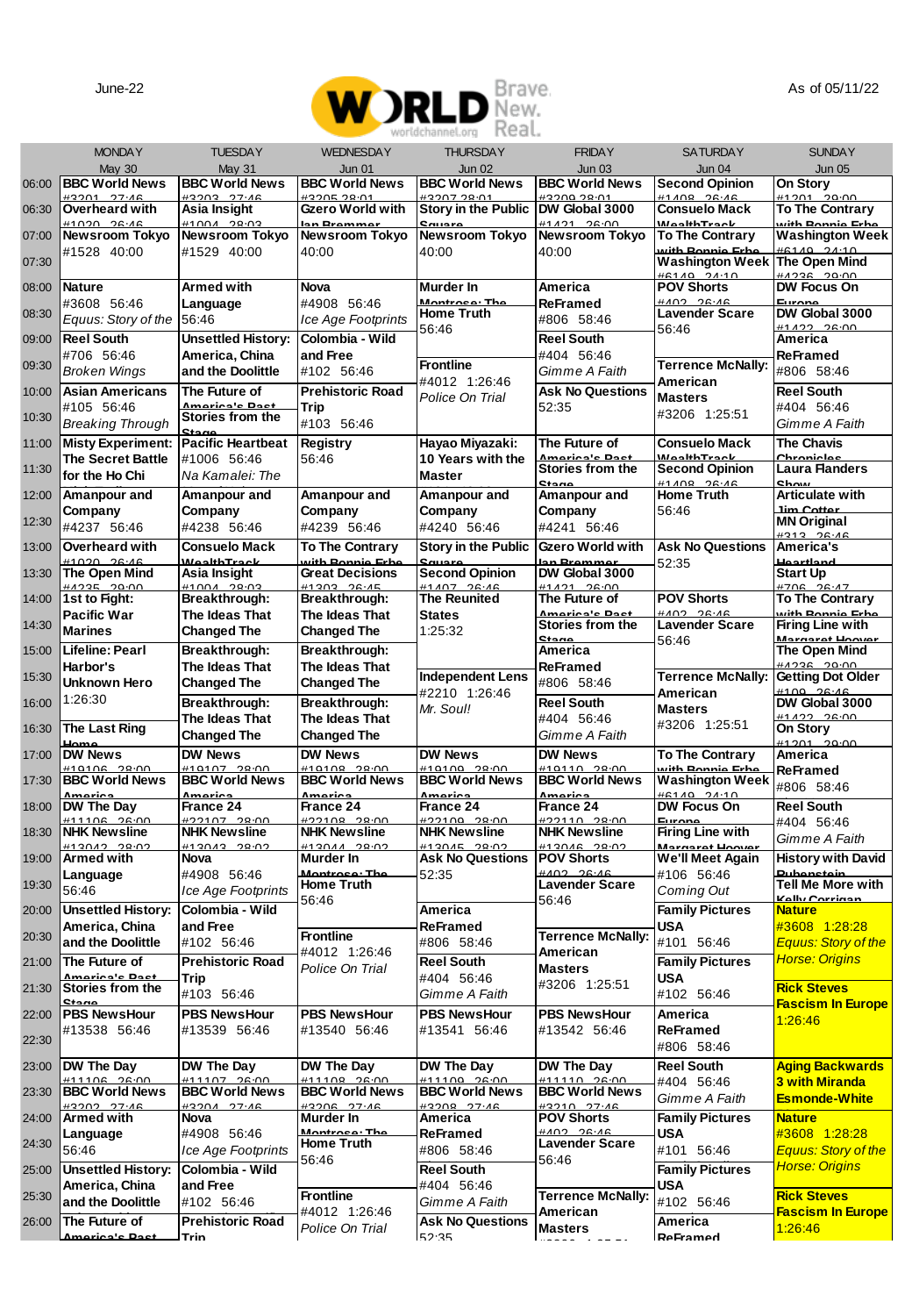|       | $June-22$                        |                        |                                    | <b>MAY DRI. D</b> Brave.                    |                         |                                     | As of 05/11/22                                                  |
|-------|----------------------------------|------------------------|------------------------------------|---------------------------------------------|-------------------------|-------------------------------------|-----------------------------------------------------------------|
| 26:30 | Stories from the<br><b>Stane</b> | <br>#103 56:46         |                                    |                                             |                         | <br>#806 58:46                      |                                                                 |
| 27:00 | <b>PBS NewsHour</b>              | <b>PBS NewsHour</b>    | <b>PBS NewsHour</b>                | <b>PBS NewsHour</b>                         | <b>PBS NewsHour</b>     | <b>Reel South</b>                   | <b>Aging Backwards</b>                                          |
| 27:30 | #13538 56:46                     | #13539 56:46           | #13540 56:46                       | #13541<br>56:46                             | #13542 56:46            | #404 56:46<br>Gimme A Faith         | 3 with Miranda<br><b>Esmonde-White</b>                          |
| 28:00 | Amanpour and                     | Amanpour and           | Amanpour and                       | Amanpour and                                | Amanpour and            | <b>Armed with</b>                   | <b>History with David</b>                                       |
| 28:30 | Company<br>#4238 56:46           | Company<br>#4239 56:46 | Company<br>#4240 56:46             | Company<br>#4241 56:46                      | Company<br>#4242 56:46  | Language<br>56:46                   | <b>Puhanctain</b><br><b>Tell Me More with</b><br>Kolly Corrigan |
| 29:00 | <b>Pacific Heartbeat</b>         | Registry               | Hayao Miyazaki:                    | The Future of                               | <b>Prehistoric Road</b> | <b>Unsettled History:</b>           | We'll Meet Again                                                |
| 29:30 | #1006 56:46<br>Na Kamalei: The   | 56:46                  | 10 Years with the<br><b>Master</b> | Americain Boot<br>Stories from the<br>Stane | Trip<br>#103 56:46      | America, China<br>and the Doolittle | #106 56:46<br>Comina Out                                        |
|       | <b>Pledge Programming</b>        |                        |                                    |                                             |                         |                                     |                                                                 |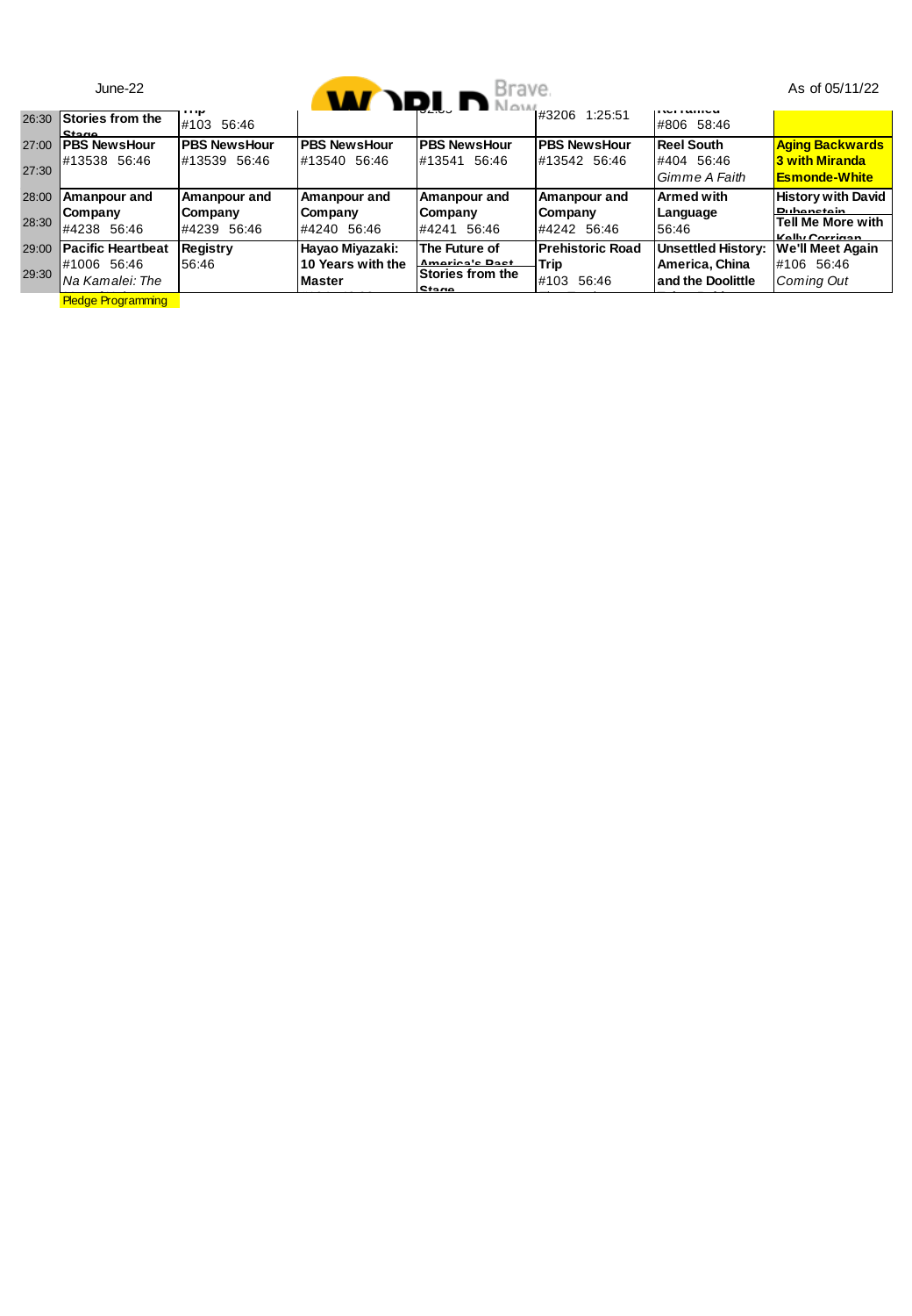

|       |                                             |                                              |                                                      | worldchannel.org<br>REdl.                     |                                                  |                                              | <b>SUNDAY</b>                             |
|-------|---------------------------------------------|----------------------------------------------|------------------------------------------------------|-----------------------------------------------|--------------------------------------------------|----------------------------------------------|-------------------------------------------|
|       | <b>MONDAY</b><br>Jun 06                     | <b>TUESDAY</b><br><b>Jun 07</b>              | <b>WEDNESDAY</b><br><b>Jun 08</b>                    | <b>THURSDAY</b><br><b>Jun 09</b>              | <b>FRIDAY</b><br><b>Jun 10</b>                   | <b>SATURDAY</b><br><b>Jun 11</b>             | <b>Jun 12</b>                             |
| 06:00 | <b>BBC World News</b>                       | <b>BBC World News</b>                        | <b>BBC World News</b>                                | <b>BBC World News</b>                         | <b>BBC World News</b>                            | <b>Second Opinion</b>                        | On Story                                  |
| 06:30 | 28.01<br>Overheard with                     | #3211.28-01<br>Asia Insight                  | #3213.28-01<br>Gzero World with                      | #3215.28-01<br>Story in the Public            | #3217.28:01<br>DW Global 3000                    | $0.36 - 201 + 4$<br><b>Consuelo Mack</b>     | #1202_29:00<br>To The Contrary            |
| 07:00 | 26.16<br>1010<br><b>Newsroom Tokyo</b>      | 20.0<br>1000<br>Newsroom Tokyo               | n Prommo<br>Newsroom Tokyo                           | Newsroom Tokyo                                | 11222222<br>Newsroom Tokyo                       | <b>MonithTrank</b><br><b>To The Contrarv</b> | uith Ronnig Erl<br><b>Washington Week</b> |
|       | 40:00                                       | 40:00                                        | 40:00                                                | 40:00                                         | 40:00                                            | with Roonia Frha                             | AN-AC OR-AR                               |
| 07:30 |                                             |                                              |                                                      |                                               |                                                  | <b>Washington Week</b><br>$0.36 - 246$       | The Open Mind<br>00-00 734                |
| 08:00 | <b>Nature</b>                               | <b>Aging Backwards</b>                       | <b>The Black Church:</b>                             | <b>The Black Church:</b>                      | America                                          | <b>Nova</b>                                  | DW Focus On<br>Europe                     |
| 08:30 | #3608 1:28:28<br><b>Equus: Story of the</b> | 2 with Miranda<br><b>Esmonde-White</b>       | <b>This Is Our Story.</b><br><b>This Is Our Song</b> | This Is Our Storv.<br><b>This Is Our Song</b> | <b>ReFramed</b><br>#419 1:26:49                  | #4816 1:28:02<br><b>NOVA Universe</b>        | DW Global 3000                            |
| 09:00 | <b>Horse: Origins</b>                       | The Hidden Map                               | #101 2:51:37                                         | #102 2:51:03                                  | The Hand That                                    | <b>Revealed: Milky</b>                       | 0.4442<br>America                         |
| 09:30 | <b>Rick Steves</b>                          | 1:29:00                                      | Part <sub>1</sub>                                    | Part <sub>2</sub>                             | Feeds<br><b>Our American</b>                     | Wav<br><b>Betty White: First</b>             | ReFramed                                  |
|       | <b>Fascism In Europe</b>                    |                                              |                                                      |                                               | Family: The                                      | <b>Lady of Television</b>                    | #419 1:26:49<br>The Hand That             |
| 10:00 | 1:26:46                                     |                                              |                                                      |                                               | <b>Feel Better with</b><br><b>Pressure Point</b> | 1:27:56                                      | Feeds                                     |
| 10:30 |                                             | Stories from the<br>Stane                    |                                                      |                                               | Therapy                                          |                                              | <b>Our American</b>                       |
| 11:00 | <b>Aging Backwards</b>                      | <b>Ask No Questions</b>                      | <b>Family Pictures</b>                               | <b>Family Pictures</b>                        | <b>POV Shorts</b>                                | <b>Consuelo Mack</b>                         | Family: The<br><b>The Chavis</b>          |
| 11:30 | <b>3 with Miranda</b>                       | 52:35                                        | <b>USA</b>                                           | USA                                           | HAD2 26.46<br>Stories from the                   | <b>WealthTrack</b><br><b>Second Opinion</b>  | Chroniclos<br><b>Laura Flanders</b>       |
| 12:00 | <b>Esmonde-White</b><br>Amanpour and        | Amanpour and                                 | #101 56:46<br>Amanpour and                           | #102 56:46<br>Amanpour and                    | Stane<br>Amanpour and                            | 84:30 0011#<br>Ella Fitzgerald:              | Show<br><b>Articulate with</b>            |
|       | Company                                     | Company                                      | Company                                              | Company                                       | Company                                          | <b>Just One of Those</b>                     | 0010200                                   |
| 12:30 | #4242 56:46                                 | #4243 56:46                                  | #4244 56:46                                          | #4245 56:46                                   | #4246 56:46                                      | <b>Thinas</b>                                | <b>The Hidden Map</b><br>1:29:00          |
| 13:00 | Overheard with                              | <b>Consuelo Mack</b>                         | <b>To The Contrary</b>                               | <b>Story in the Public</b>                    | Gzero World with                                 | 1:58:52                                      |                                           |
| 13:30 | $11010 - 26.46$<br>The Open Mind            | <b>MealthTrack</b><br>Asia Insight           | with Ronnie Frb<br><b>Great Decisions In</b>         | anuaro<br><b>Second Opinion</b>               | an Brammar<br>DW Global 3000                     |                                              |                                           |
| 14:00 | AAOOC OOON<br><b>Nature</b>                 | <u>esono opera</u><br><b>Aging Backwards</b> | <b>Enroice Boliou</b><br><b>The Black Church:</b>    | 84.400 00.40<br>The Black Church:             | mese cess<br><b>POV Shorts</b>                   | <b>Nova</b>                                  | The Black Church:                         |
| 14:30 | #3608 1:28:28                               | 2 with Miranda                               | This Is Our Story,                                   | This Is Our Story,                            | AND DR.AR<br>Stories from the                    | #4816 1:28:02                                | This Is Our Story,                        |
|       | <b>Equus: Story of the</b>                  | <b>Esmonde-White</b>                         | <b>This Is Our Song</b>                              | <b>This Is Our Song</b>                       | Stane                                            | <b>NOVA Universe</b>                         | <b>This Is Our Song</b>                   |
| 15:00 | <b>Horse: Origins</b>                       | <b>The Hidden Map</b><br>1:29:00             | #101 2:51:37<br>Part <sub>1</sub>                    | #102 2:51:03<br>Part <sub>2</sub>             | America<br><b>ReFramed</b>                       | <b>Revealed: Milkv</b><br>Wav                | #101 2:51:37<br>Part 1                    |
| 15:30 | <b>Rick Steves</b>                          |                                              |                                                      |                                               | #419 1:26:49                                     | <b>Betty White: First</b>                    |                                           |
| 16:00 | <b>Fascism In Europe</b><br>1:26:46         |                                              |                                                      |                                               | The Hand That                                    | <b>Lady of Television</b><br>1:27:56         |                                           |
| 16:30 |                                             | Stories from the                             |                                                      |                                               | Feeds<br><b>Our American</b>                     |                                              |                                           |
| 17:00 | DW News                                     | <b>DW News</b>                               | <b>DW News</b>                                       | DW News                                       | Family: The<br><b>DW News</b>                    | <b>Benjamin Franklin</b>                     | <b>The Black Church:</b>                  |
|       | $\sim$                                      | 0.440<br>$\sim$                              | 10110                                                |                                               | 10111<br>$\sim$                                  | #101 2:27:28                                 | This Is Our Story,                        |
| 17:30 | <b>BBC World News</b><br>متعت               | <b>BBC World News</b><br>maria               | <b>BBC World News</b><br>naria                       | <b>BBC World News</b>                         | <b>BBC World News</b><br>متعممه                  | Join Or Die (1706-                           | <b>This Is Our Song</b>                   |
| 18:00 | France 24                                   | France 24                                    | France 24                                            | France 24                                     | France 24                                        | 1774                                         | #102 2:51:03<br>Part <sub>2</sub>         |
| 18:30 | #22111 28:00<br><b>NHK Newsline</b>         | #22112 28:00<br><b>NHK Newsline</b>          | #22113 28:00<br><b>NHK Newsline</b>                  | 00:85 114225<br><b>NHK Newsline</b>           | #22115 28:00<br><b>NHK Newsline</b>              |                                              |                                           |
| 19:00 | 0047 28:03<br><b>Aging Backwards</b>        | #13048 28:03<br><b>The Black Church:</b>     | 013040 28:03<br><b>The Black Church:</b>             | #13050 28:03<br><b>Feel Better with</b>       | #13051 28:03<br><b>Nova</b>                      |                                              |                                           |
| 19:30 | 2 with Miranda                              | This Is Our Story,                           | This Is Our Story,                                   | <b>Pressure Point</b>                         | #4816 1:28:02                                    | <b>Benjamin Franklin</b>                     |                                           |
|       | <b>Esmonde-White</b>                        | <b>This Is Our Song</b>                      | <b>This Is Our Song</b>                              | <b>Therapy</b>                                | <b>NOVA Universe</b>                             | #102 2:28:55                                 |                                           |
| 20:00 | <b>The Hidden Map</b><br>1:29:00            | #101 2:51:37<br>Part 1                       | #102 2:51:03<br>Part <sub>2</sub>                    | America<br>ReFramed                           | <b>Revealed: Milkv</b><br>Wav                    | An American                                  | Nature<br>#3609 1:28:34                   |
| 20:30 |                                             |                                              |                                                      | #419 1:26:49                                  | <b>Betty White: First</b>                        | $(1775 - 1790)$                              | <b>Equus: Story of the</b>                |
| 21:00 |                                             |                                              |                                                      | The Hand That                                 | <b>Lady of Television</b><br>1:27:56             |                                              | <b>Horse: Chasing</b>                     |
| 21:30 | Stories from the                            |                                              |                                                      | Feeds<br>Our American                         |                                                  |                                              | <b>The Wind</b><br><b>Italy Made with</b> |
| 22:00 | Stano<br><b>PBS NewsHour</b>                | <b>PBS NewsHour</b>                          | <b>PBS NewsHour</b>                                  | Family: The<br><b>PBS NewsHour</b>            | <b>PBS NewsHour</b>                              | America                                      | Love                                      |
|       | #13543 56:46                                | #13544 56:46                                 | #13545 56:46                                         | #13546 56:46                                  | #13547 56:46                                     | <b>ReFramed</b>                              | 1:27:06                                   |
| 22:30 |                                             |                                              |                                                      |                                               |                                                  | #419 1:26:49                                 |                                           |
| 23:00 | DW The Dav<br><b>444444 98-00</b>           | DW The Dav<br>#11110 06:00                   | DW The Dav<br><b>#11112 26:00</b>                    | DW The Dav<br><b>411114 30:00</b>             | DW The Dav<br><b>#11115 36-00</b>                | The Hand That                                | <b>Feel Better with</b>                   |
| 23:30 | <b>BBC World News</b>                       | <b>BBC World News</b>                        | <b>BBC World News</b>                                | <b>BBC World News</b>                         | <b>BBC World News</b>                            | Feeds<br><b>Our American</b>                 | <b>Pressure Point</b><br>Therapy          |
| 24:00 | #3212 27:46<br><b>Aging Backwards</b>       | #3214 27:46<br><b>The Black Church:</b>      | #3216 27.46<br><b>The Black Church:</b>              | 49940 97-4<br>America                         | #3220 27:46<br><b>Nova</b>                       | Family: The<br><b>Benjamin Franklin</b>      | <b>Nature</b>                             |
| 24:30 | 2 with Miranda                              | <b>This Is Our Story,</b>                    | This Is Our Story,                                   | ReFramed                                      | #4816 1:28:02                                    | #101 2:27:28                                 | #3609 1:28:34                             |
|       | <b>Esmonde-White</b>                        | <b>This Is Our Song</b>                      | <b>This Is Our Song</b>                              | #419 1:26:49                                  | <b>NOVA Universe</b>                             | Join Or Die (1706-                           | <b>Equus: Story of the</b>                |
| 25:00 | <b>The Hidden Map</b><br>1:29:00            | #101 2:51:37<br>Part 1                       | #102 2:51:03<br>Part <sub>2</sub>                    | The Hand That<br>Feeds                        | <b>Revealed: Milky</b><br>Wav                    | 1774)                                        | <b>Horse: Chasing</b><br><b>The Wind</b>  |
| 25:30 |                                             |                                              |                                                      | Our American                                  | <b>Betty White: First</b>                        |                                              | <b>Italy Made with</b>                    |
| 26:00 |                                             |                                              |                                                      | Family: The<br><b>Feel Better with</b>        | <b>Lady of Television</b><br>1:27:56             |                                              | Love<br>1:27:06                           |
|       |                                             |                                              |                                                      | <b>Proccure Point</b>                         |                                                  |                                              |                                           |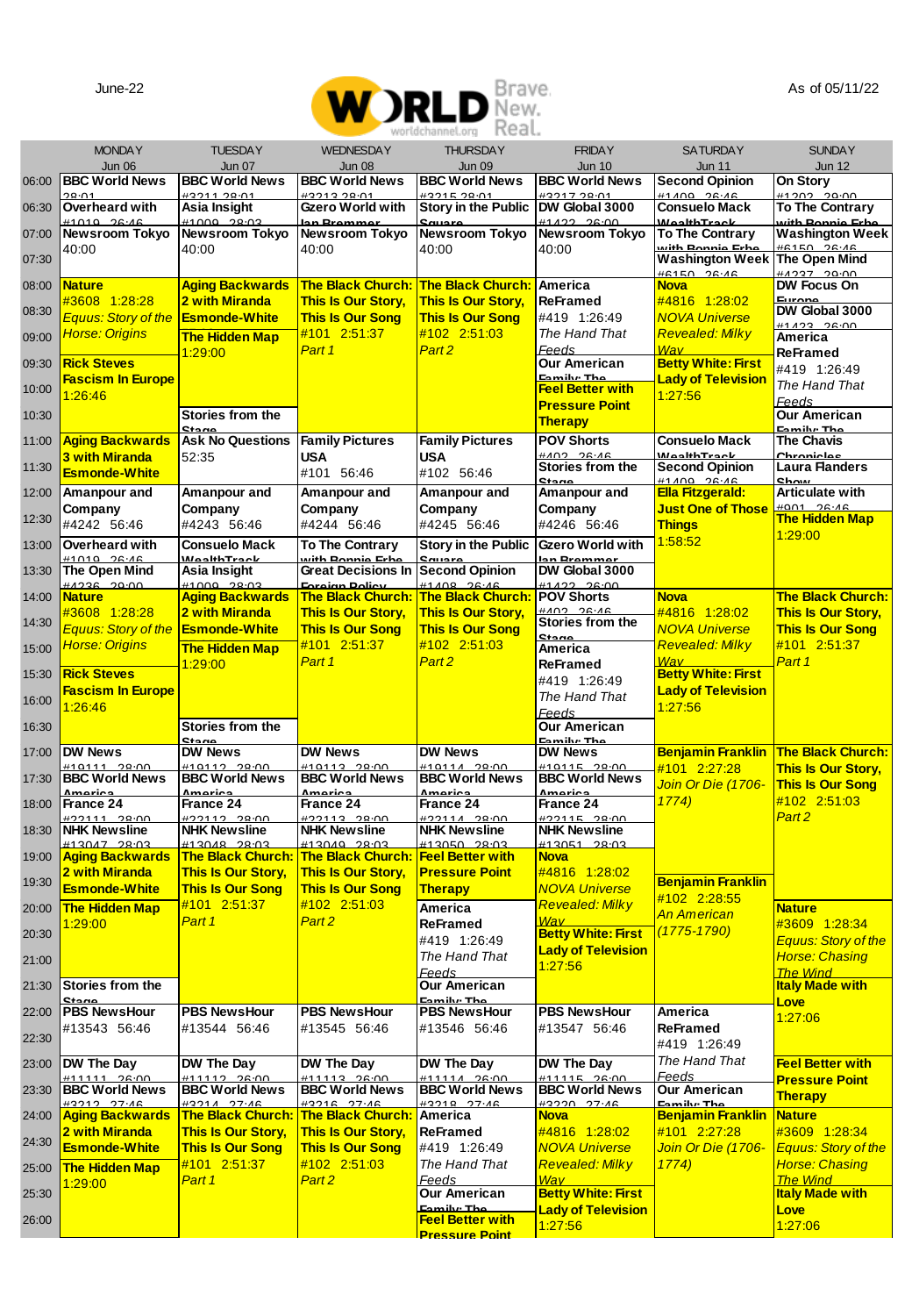|       | $June-22$                 |                          |                          | <b>W IDLD</b> Brave.                      |                                               |                                          | As of 05/11/22                            |
|-------|---------------------------|--------------------------|--------------------------|-------------------------------------------|-----------------------------------------------|------------------------------------------|-------------------------------------------|
| 26:30 | Stories from the<br>Stane |                          |                          | <b>Therapy</b>                            |                                               | <b>Benjamin Franklin</b><br>#102 2:28:55 |                                           |
| 27:00 | <b>PBS NewsHour</b>       | <b>PBS NewsHour</b>      | <b>PBS NewsHour</b>      | <b>PBS NewsHour</b>                       | <b>PBS NewsHour</b>                           | <b>An American</b>                       | <b>Feel Better with</b>                   |
| 27:30 | #13543 56:46              | #13544 56:46             | #13545 56:46             | #13546 56:46                              | #13547 56:46                                  | $(1775 - 1790)$                          | <b>Pressure Point</b><br>Therapy          |
| 28:00 | Amanpour and              | Amanpour and             | Amanpour and             | Amanpour and                              | Amanpour and                                  |                                          | <b>Ella Fitzgerald:</b>                   |
| 28:30 | Company<br>#4243 56:46    | Company<br>#4244 56:46   | Company<br>#4245 56:46   | Company<br>#4246 56:46                    | Company<br>#4247 56:46                        |                                          | <b>Just One of Those</b><br><b>Thinas</b> |
| 29:00 | <b>Ask No Questions</b>   | <b>Family Pictures</b>   | <b>Family Pictures</b>   | <b>POV Shorts</b>                         | <b>Aging Backwards</b>                        | <b>Aging Backwards</b>                   | 1:58:52                                   |
| 29:30 | 52:35                     | <b>USA</b><br>#101 56:46 | <b>USA</b><br>#102 56:46 | $HAO2 2C-AC$<br>Stories from the<br>Stane | <b>3 with Miranda</b><br><b>Esmonde-White</b> | 2 with Miranda<br><b>Esmonde-White</b>   |                                           |
|       | <b>Pledge Programming</b> |                          |                          |                                           |                                               |                                          |                                           |

**Pledge Programming**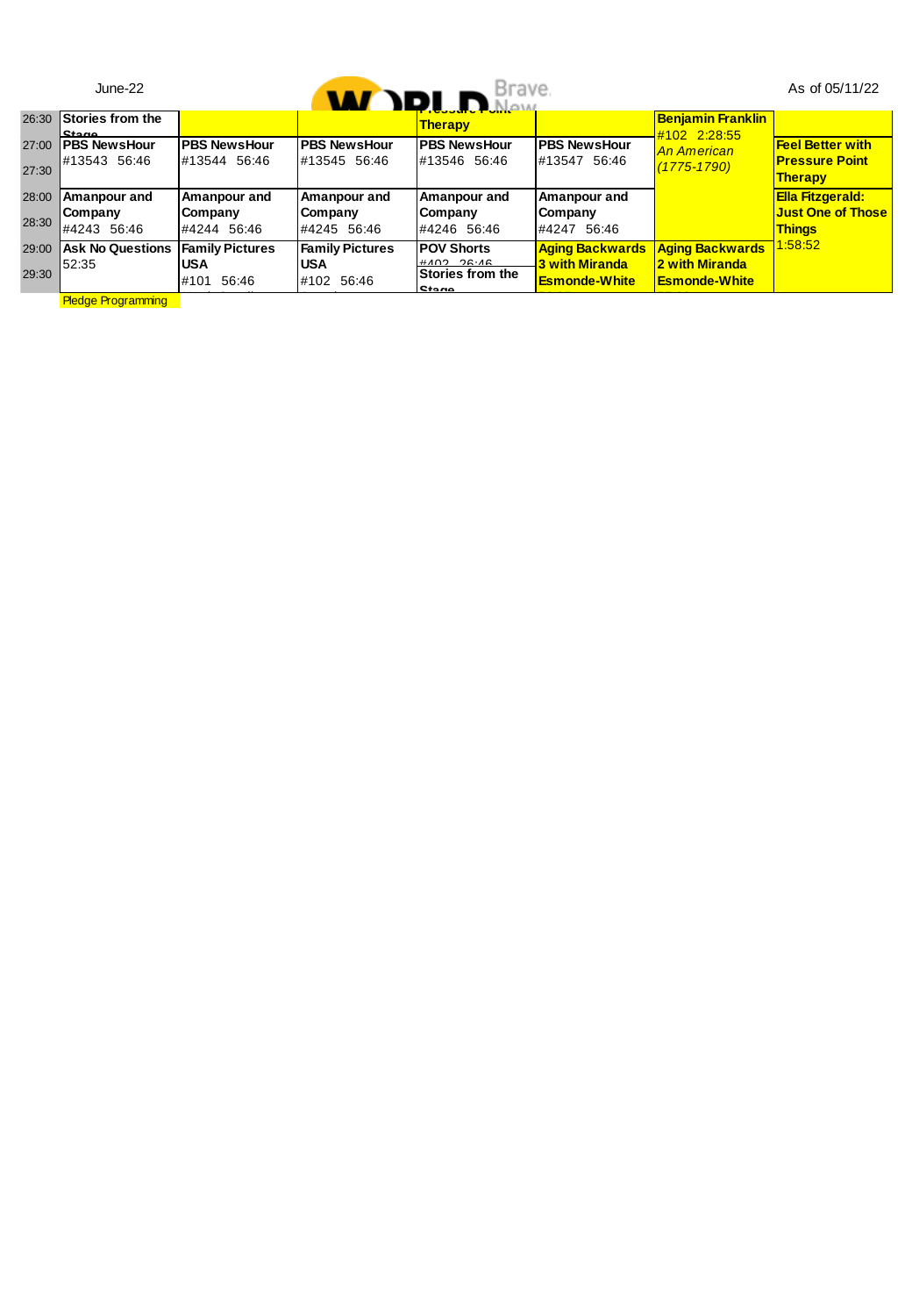

|       |                                                  |                                                    |                                               | vorinchannel.orn<br>$\cup$              |                                                 |                                            |                                                 |
|-------|--------------------------------------------------|----------------------------------------------------|-----------------------------------------------|-----------------------------------------|-------------------------------------------------|--------------------------------------------|-------------------------------------------------|
|       | <b>MONDAY</b>                                    | <b>TUESDAY</b>                                     | <b>WEDNESDAY</b>                              | <b>THURSDAY</b>                         | <b>FRIDAY</b>                                   | <b>SATURDAY</b>                            | <b>SUNDAY</b>                                   |
| 06:00 | <b>Jun 13</b><br><b>BBC World News</b>           | <b>Jun 14</b><br><b>BBC World News</b>             | <b>Jun 15</b><br><b>BBC World News</b>        | <b>Jun 16</b><br><b>BBC World News</b>  | <b>Jun 17</b><br><b>BBC World News</b>          | Jun 18<br><b>Second Opinion</b>            | Jun 19<br>On Story                              |
|       | #3221.28-01                                      | #3223.28-01                                        | 13225-28-01                                   | #3227.28:01                             | <b>#3220.28-0-</b>                              | <b>#1410 26:46</b>                         | #1203<br>$29 - 00$                              |
| 06:30 | Overheard with<br>14004<br>0 <sub>0</sub>        | Asia Insight<br>11010<br>20.0                      | Gzero World with                              | Story in the Public                     | DW Global 3000<br>14.00 00:0                    | <b>Consuelo Mack</b><br>545T               | <b>To The Contrary</b><br>ith Roy               |
| 07:00 | Newsroom Tokyo                                   | <b>Newsroom Tokyo</b>                              | <b>Newsroom Tokyo</b>                         | Newsroom Tokyo                          | <b>Newsroom Tokyo</b>                           | <b>To The Contrary</b>                     | <b>Washington Week</b>                          |
| 07:30 | 40:00                                            | 40:00                                              | 40:00                                         | 40:00                                   | 40:00                                           | with Roonia Frh<br><b>Washington Week</b>  | <b>#6151 26:46</b><br>The Open Mind             |
| 08:00 | <b>Nature</b>                                    | <b>Pacific Heartbeat</b>                           | Nova                                          | Independent Lens                        | America                                         | 86151 26:46<br><b>Charley Pride:</b>       | H A 238 20:00<br>DW Focus On                    |
|       | #3609 1:28:34                                    | #802 56:46                                         | #4620 56:46                                   | #2101 1:26:46                           | <b>ReFramed</b>                                 | American                                   | Europe<br>DW Global 3000                        |
| 08:30 | <b>Equus: Story of the</b>                       | Leitis In Waiting                                  | Dead Sea Scroll                               | Made In Boise                           | #222 1:27:51                                    | <b>Masters</b>                             | 0.1131                                          |
| 09:00 | <b>Horse: Chasing</b><br><b>The Wind</b>         | AfroPop: The                                       | <b>Independent Lens</b><br>#2301 56:46        |                                         | <b>Broken Heart</b><br>Land                     | American                                   | America                                         |
| 09:30 | <b>Italy Made with</b>                           | <b>Ultimate Cultural</b><br>Exchange               | Cured                                         | P.O.V.                                  | Murder In                                       | <b>Masters</b><br>#3502 1:26:46            | ReFramed<br>#222 1:27:51                        |
| 10:00 | Love                                             | The Future of                                      | Amazing Human                                 | #3405 1:26:46<br>Pier Kids              | Montroco: Th<br><b>Speaking Grief</b>           | Brian Wilson:                              | <b>Broken Heart</b>                             |
| 10:30 | 1:27:06                                          | Amarian'n Dan<br>Stories from the                  | Body                                          |                                         | 56:45                                           | <b>Long Promised</b><br><b>POV Shorts</b>  | Land<br>Murder In                               |
|       |                                                  | C <sub>in</sub>                                    | #101 55:31                                    |                                         |                                                 | $0.36$ $20$                                | Montroco: The                                   |
| 11:00 | <b>Feel Better with</b><br><b>Pressure Point</b> | In Their Own<br>Words                              | In Their Own<br>Words                         | In Their Own<br>Words                   | The Future of<br>America's Pac                  | <b>Consuelo Mack</b><br><b>WaalthTrack</b> | <b>The Chavis</b><br>Chronicles                 |
| 11:30 | Therapy                                          | #101 56:46                                         | #102 56:46                                    | #103 56:46                              | Stories from the                                | <b>Second Opinion</b>                      | <b>Laura Flanders</b>                           |
| 12:00 | Amanpour and                                     | Amanpour and                                       | Amanpour and                                  | Amanpour and                            | Stane<br>Amanpour and                           | 14410 26:46<br><b>Independent Lens</b>     | Shou<br><b>Articulate with</b>                  |
| 12:30 | Company                                          | Company                                            | Company                                       | Company                                 | Company                                         | #2101 1:26:46                              | lim Catta<br>L.A.: A Queer                      |
|       | #4247 56:46                                      | #4248 56:46                                        | #4249 56:46                                   | #4250 56:46                             | #4251 56:46                                     | Made In Boise                              | History                                         |
| 13:00 | Overheard with<br>#1021 26:46                    | <b>Consuelo Mack</b><br><b>WealthTrack</b>         | <b>To The Contrary</b><br>uith Ronnie Erb     | <b>Story in the Public</b>              | Gzero World with<br>an Bramm                    |                                            | #101 59:00                                      |
| 13:30 | The Open Mind<br>MADO TOON                       | Asia Insight<br>$11010 - 2902$                     | <b>Great Decisions In</b><br>Earainn Daliar   | <b>Second Opinion</b><br>HANN DR-AC     | DW Global 3000<br><b>41100 00:00</b>            | Stories from the                           | <b>Start Up</b><br>#707<br>20<br>$\overline{A}$ |
| 14:00 | <b>Nature</b>                                    | Tell Me More with                                  | Tell Me More with                             | Tell Me More with                       | The Future of                                   | <b>Charley Pride:</b>                      | <b>To The Contrary</b>                          |
| 14:30 | #3609 1:28:34<br><b>Equus: Story of the</b>      | <b>Kolly Corrigant</b><br><b>Tell Me More with</b> | Kallu Carriana<br>Tell Me More with           | Kelly Corrigan<br>#102 56:46            | America's Ros<br>Stories from the               | American<br><b>Masters</b>                 | uith Dannia Erk<br><b>Firing Line with</b>      |
| 15:00 | <b>Horse: Chasing</b>                            | Kolly Corrigan<br><b>Tell Me More with</b>         | Kolly Corrigan<br>Tell Me More with           | Tell Me More with                       | Stane<br>America                                | American                                   | Margaret Hoove<br>The Open Mind                 |
|       | <b>The Wind</b>                                  | Kelly Corrigan                                     | Kelly Corrigan                                | Kelly Corrigan                          | <b>ReFramed</b>                                 | <b>Masters</b>                             | OO-DC RECAH                                     |
| 15:30 | <b>Italy Made with</b><br>Love                   | Tell Me More with<br>Kallu Carriane                | Tell Me More with<br><b>Volly Constant</b>    | #103 56:23                              | #222 1:27:51                                    | #3502 1:26:46                              | <b>Getting Dot Older</b><br><b>4440 00.46</b>   |
| 16:00 | 1:27:06                                          | Tell Me More with<br>Kolly Corrigan                | Tell Me More with                             | Story of Us: A PBS<br>American Portrait | <b>Broken Heart</b><br>l and                    | Brian Wilson:<br>Long Promised             | DW Global 3000<br>$H1A2A$ 26:00                 |
| 16:30 |                                                  | <b>Tell Me More with</b>                           | Kelly Corrigan<br>#101 56:16                  | Generation Nation: Murder In            |                                                 | <b>POV Shorts</b>                          | On Story                                        |
| 17:00 | DW News                                          | Kolly Corrigan<br><b>DW News</b>                   | <b>DW News</b>                                | A PRS American<br><b>DW News</b>        | Montroce: Th<br><b>DW News</b>                  | 0.262<br><b>To The Contrary</b>            | #1203<br>20<br>America                          |
| 17:30 | 00.00<br>0.110<br><b>BBC World News</b>          | 00.00<br><b>BBC World News</b>                     | <b>ACAAC</b><br>0.00<br><b>BBC World News</b> | 00.00<br><b>BBC World News</b>          | <b>440400</b><br>00.00<br><b>BBC World News</b> | <u>rith Dannia Cr</u><br>Washington Weel   | ReFramed                                        |
|       | المقدم مساهر                                     | $A = 10$                                           | Amorio                                        | A contrato                              | ويتمام ومساهر                                   | $HCAFA$ $00.40$                            | #222 1:27:51<br><b>Broken Heart</b>             |
| 18:00 | France 24<br>#22446 290.00                       | France 24<br>#22117 28:00                          | France 24<br><b>#22110 20:00</b>              | France 24<br><b>422110 29:00</b>        | France 24<br><b>400100 09:00</b>                | DW Focus On<br>Europe                      | l and                                           |
| 18:30 | <b>NHK Newsline</b><br>en-on cances              | <b>NHK Newsline</b><br>412052<br>20.05             | <b>NHK Newsline</b><br><b>#13054 28:03</b>    | <b>NHK Newsline</b><br>13055 28:03      | <b>NHK Newsline</b><br>0-85 320214              | <b>Firing Line with</b><br>Margaret Hoov   | Murder In<br>Montrose: Th                       |
| 19:00 | <b>Pacific Heartbeat</b>                         | <b>Nova</b>                                        | <b>Independent Lens</b>                       | <b>Speaking Grief</b>                   | <b>Charley Pride:</b>                           | <b>Music For Life:</b>                     | <b>History with David</b>                       |
| 19:30 | #802 56:46<br>Leitis In Waiting                  | #4620 56:46<br>Dead Sea Scroll                     | #2101 1:26:46<br>Made In Boise                | 56:45                                   | American<br><b>Masters</b>                      | The Story Of New<br><b>Horizons</b>        | Tell Me More with                               |
| 20:00 | AfroPop: The                                     | <b>Independent Lens</b>                            |                                               | America                                 | American                                        | <b>Family Pictures</b>                     | <b>Kally Corrigan</b><br>Nature                 |
|       | Ultimate Cultural                                | #2301 56:46                                        |                                               | ReFramed                                | <b>Masters</b>                                  | USA                                        | #3711 56:46                                     |
| 20:30 | Exchange                                         | Cured                                              | P.O.V.<br>#3405 1:26:46                       | #222 1:27:51                            | #3502 1:26:46                                   | #103 56:46                                 | Wild Florida                                    |
| 21:00 | The Future of<br>seinale De                      | <b>Amazing Human</b>                               | <b>Pier Kids</b>                              | <b>Broken Heart</b><br>Land             | Brian Wilson:<br>ona Promised                   | P.O.V.                                     | <b>Finding Your</b>                             |
| 21:30 | Stories from the                                 | Body<br>#101 55:31                                 |                                               | Murder In                               | <b>POV Shorts</b>                               | #2801 56:46<br>Out in the Night            | Roots<br>#604 54:29                             |
| 22:00 | <b>Stane</b><br><b>PBS NewsHour</b>              | <b>PBS NewsHour</b>                                | <b>PBS NewsHour</b>                           | Montroce: The<br><b>PBS NewsHour</b>    | $0.36$ $30$<br><b>PBS NewsHour</b>              | America                                    | <b>Slavery By</b>                               |
| 22:30 | #13548 56:46                                     | #13549 56:46                                       | #13550 56:46                                  | #13551 56:46                            | #13552 56:46                                    | <b>ReFramed</b>                            | <b>Another Name</b>                             |
|       |                                                  |                                                    |                                               |                                         |                                                 | #222 1:27:51<br><b>Broken Heart</b>        | 1:26:46                                         |
| 23:00 | DW The Day<br><b>411116 26:00</b>                | DW The Day<br><b>#11117 98:00</b>                  | DW The Day<br><b>#11110 20:00</b>             | DW The Day<br><b>#11110 28:00</b>       | DW The Day<br><b>411120 28-00</b>               | Land                                       |                                                 |
| 23:30 | <b>BBC World News</b><br>H2222 27.4C             | <b>BBC World News</b><br>#3224 27:46               | <b>BBC World News</b><br>H3226 27.46          | <b>BBC World News</b><br>49990 97.44    | <b>BBC World News</b><br>#3230 27.46            | Murder In                                  | <b>Training for</b><br>Freedom                  |
| 24:00 | <b>Pacific Heartbeat</b>                         | Nova                                               | <b>Independent Lens</b>                       | America                                 | <b>Charley Pride:</b>                           | Montrose: The<br><b>Family Pictures</b>    | Nature                                          |
| 24:30 | #802 56:46                                       | #4620 56:46                                        | #2101 1:26:46                                 | ReFramed                                | American<br><b>Masters</b>                      | <b>USA</b>                                 | #3711 56:46                                     |
| 25:00 | Leitis In Waiting<br>AfroPop: The                | Dead Sea Scroll<br><b>Independent Lens</b>         | Made In Boise                                 | #222 1:27:51<br><b>Broken Heart</b>     | American                                        | #103 56:46<br>P.O.V.                       | Wild Florida<br><b>Finding Your</b>             |
|       | <b>Ultimate Cultural</b>                         | #2301 56:46                                        |                                               | Land                                    | <b>Masters</b>                                  | #2801 56:46                                | Roots                                           |
| 25:30 | Exchange                                         | Cured                                              | <b>P.O.V.</b><br>#3405 1:26:46                | Murder In<br>Montroco: Th               | #3502 1:26:46                                   | Out in the Night                           | #604 54:29                                      |
| 26:00 | The Future of<br>oriania Dr                      | Amazing Human                                      | Pier Kids                                     | <b>Speaking Grief</b>                   | Brian Wilson:<br><b>Long Promised</b>           | America                                    | <b>Slavery By</b>                               |
|       |                                                  | Rody                                               |                                               | 56:45                                   |                                                 | ReFramed                                   | <b>Another Name</b>                             |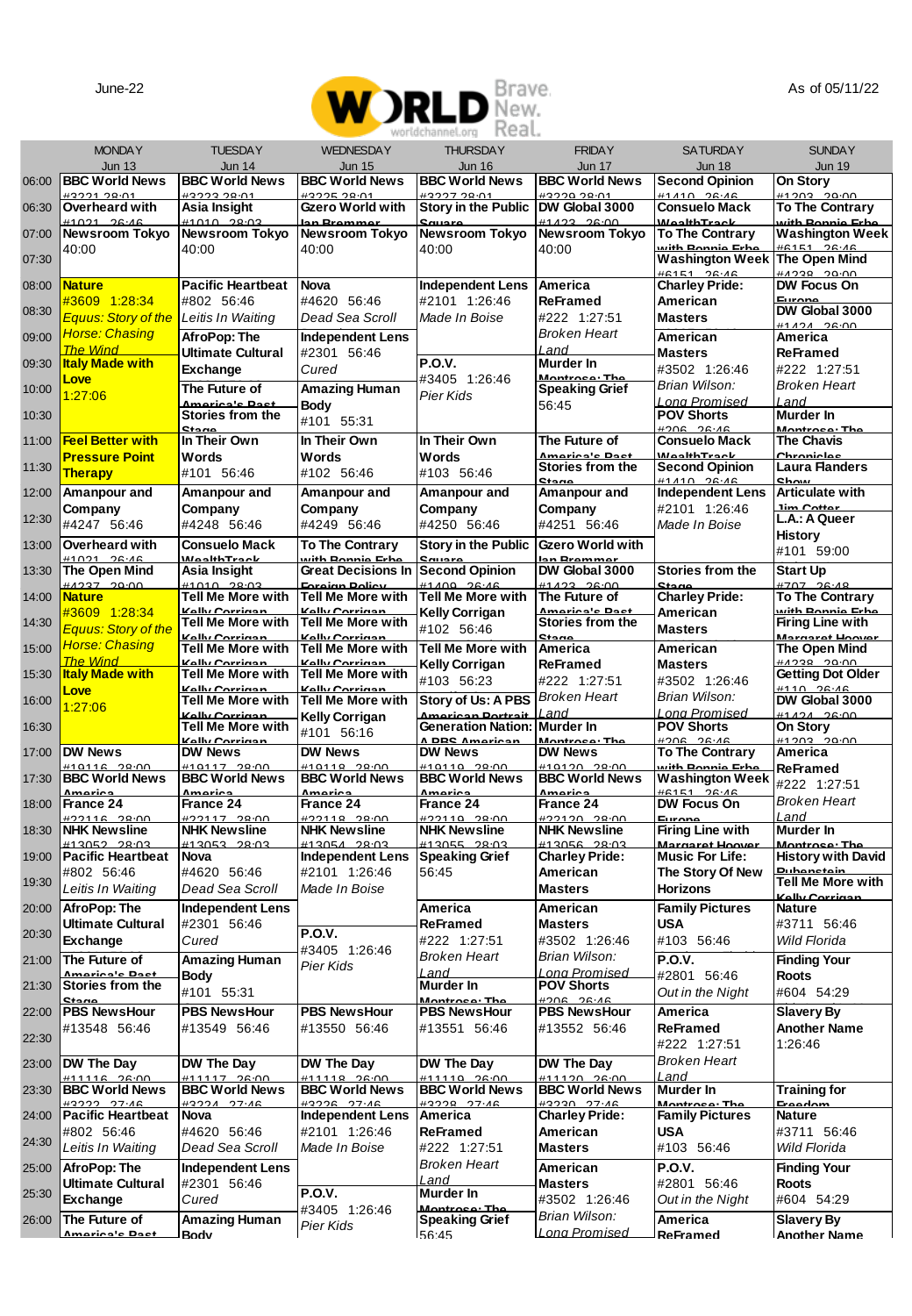|                | $June-22$                                     |                                            |                                     | <b>M</b> DI DERIVE                                           |                                     |                                                      | As of 05/11/22                                         |
|----------------|-----------------------------------------------|--------------------------------------------|-------------------------------------|--------------------------------------------------------------|-------------------------------------|------------------------------------------------------|--------------------------------------------------------|
| 26:30          | Stories from the<br>Stane                     | ---- <i>y</i><br>#101 55:31                |                                     |                                                              | <b>POV Shorts</b><br>$H206$ $26.46$ | .<br>#222 1:27:51                                    | 1:26:46                                                |
| 27:00          | <b>PBS NewsHour</b>                           | <b>PBS NewsHour</b>                        | <b>PBS NewsHour</b>                 | <b>PBS NewsHour</b>                                          | <b>PBS NewsHour</b>                 | <b>Broken Heart</b>                                  |                                                        |
| 27:30          | #13548 56:46                                  | #13549 56:46                               | #13550 56:46                        | #13551 56:46                                                 | #13552 56:46                        | Land<br>Murder In<br>Montroco: The                   | <b>Training for</b><br>Ernadam                         |
| 28:00          | Amanpour and                                  | Amanpour and                               | Amanpour and                        | Amanpour and                                                 | Amanpour and                        | <b>Pacific Heartbeat</b>                             | <b>History with David</b><br><b>Puhanetain</b>         |
| 28:30          | Company<br>#4248 56:46                        | Company<br>#4249 56:46                     | Company<br>#4250 56:46              | Company<br>#4251 56:46                                       | Company<br>#4252 56:46              | #802 56:46<br>Leitis In Waiting                      | Tell Me More with<br>Kolly Corrigan                    |
| 29.00<br>29:30 | In Their Own<br><b>Words</b><br>#101<br>56:46 | In Their Own<br><b>Words</b><br>#102 56:46 | In Their Own<br>Words<br>#103 56:46 | The Future of<br>America's Root<br>Stories from the<br>Stane | Amazing Human<br>Body<br>#101 55:31 | AfroPop: The<br><b>Ultimate Cultural</b><br>Exchange | Music For Life:<br>The Story Of New<br><b>Horizons</b> |
|                | <b>Pledge Programming</b>                     |                                            |                                     |                                                              |                                     |                                                      |                                                        |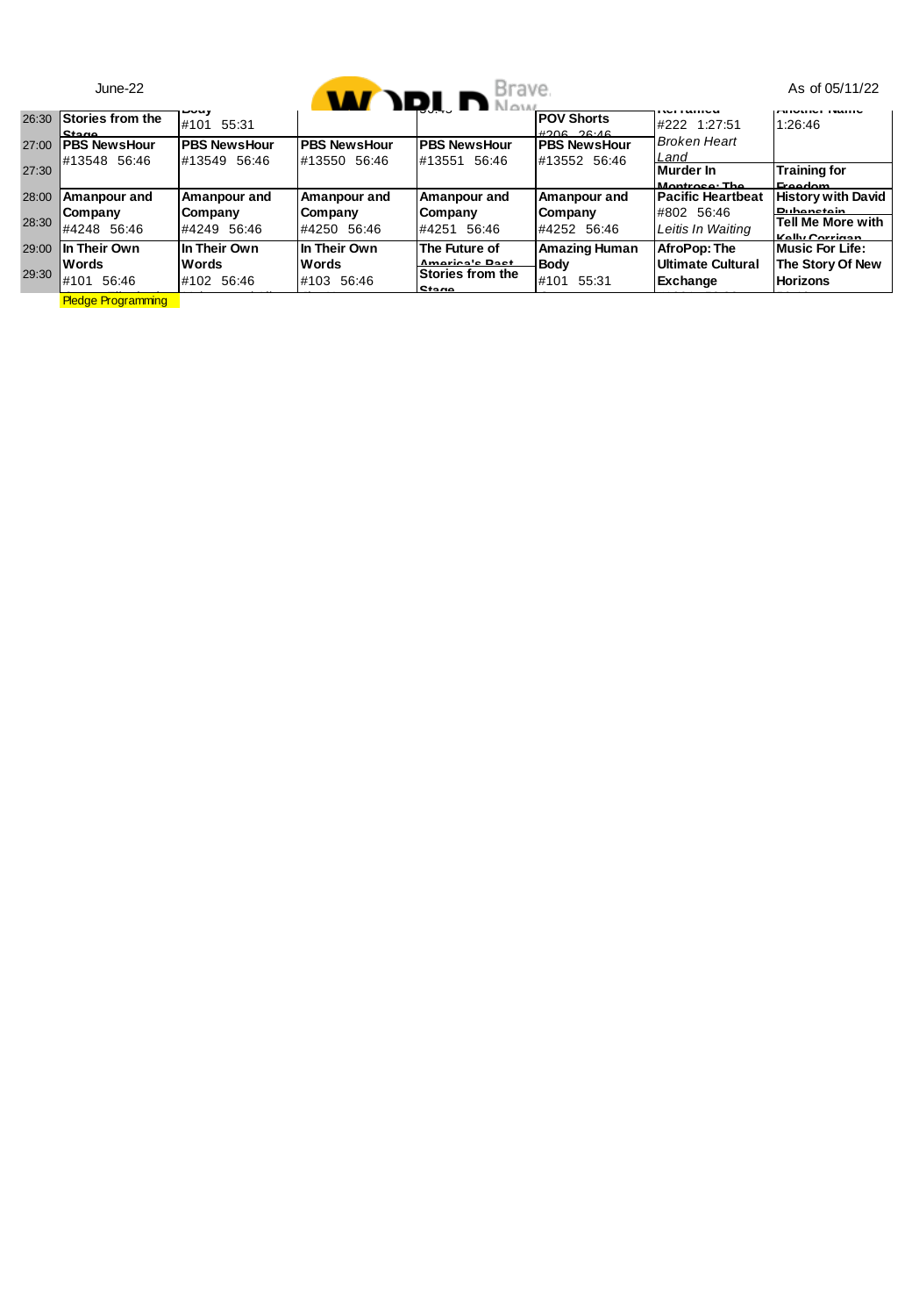

|       |                                           |                                        |                                         | ----<br>$1.3 \cup 1.1$                    |                                           |                                            |                                           |
|-------|-------------------------------------------|----------------------------------------|-----------------------------------------|-------------------------------------------|-------------------------------------------|--------------------------------------------|-------------------------------------------|
|       | <b>MONDAY</b>                             | <b>TUESDAY</b>                         | <b>WEDNESDAY</b>                        | <b>THURSDAY</b>                           | <b>FRIDAY</b>                             | <b>SATURDAY</b>                            | <b>SUNDAY</b>                             |
| 06:00 | <b>Jun 20</b><br><b>BBC World News</b>    | <b>Jun 21</b><br><b>BBC World News</b> | <b>Jun 22</b><br><b>BBC World News</b>  | <b>Jun 23</b><br><b>BBC World News</b>    | <b>Jun 24</b><br><b>BBC World News</b>    | <b>Jun 25</b><br><b>Second Opinion</b>     | <b>Jun 26</b><br>On Story                 |
|       | #3231 28:01                               | #3233.28-01                            | #3235.28-01                             | #3237.28-01                               | #3230.28.01                               | #1501 26:46                                | #1204<br>29:00                            |
| 06:30 | Overheard with<br><b>44000</b><br>$2C-16$ | Asia Insight<br><b>#1011</b><br>20.0   | Gzero World with<br>on Promm            | Story in the Public                       | DW Global 3000<br>1494<br>20.00           | Consuelo Mack<br><b>MonithTrack</b>        | <b>To The Contrary</b><br>vith Donnio Erh |
| 07:00 | Newsroom Tokyo                            | Newsroom Tokyo                         | Newsroom Tokyo                          | Newsroom Tokyo                            | Newsroom Tokyo                            | <b>To The Contrary</b>                     | <b>Washington Week</b>                    |
| 07:30 | 40:00                                     | 40:00                                  | 40:00                                   | 40:00                                     | 40:00                                     | with Ronnie Frhe<br><b>Washington Week</b> | #R152 26.46<br>The Open Mind              |
| 08:00 | Nature                                    | <b>Pacific Heartbeat</b>               | Nova                                    | P.O.V.                                    | America                                   | H6152 2616<br>American                     | 0.0299<br>DW Focus On                     |
|       | #3711 56:46                               | #903 56:46                             | #4701 1:56:46                           | #3303 1:26:46                             | ReFramed                                  | <b>Masters</b>                             | Europe<br>DW Global 3000                  |
| 08:30 | Wild Florida                              | Born This Way:                         | Polar Extremes                          | We Are The                                | #804 1:23:58                              | #309 1:26:46                               | #1495 96:00                               |
| 09:00 | <b>Finding Your</b><br>Roots              | Rosemary<br>29:00                      |                                         | Radical Monarchs                          | <b>Little Miss Westie</b>                 | James Baldwin:<br>The Price of the         | America<br>ReFramed                       |
| 09:30 | #604 54:29                                | Becoming                               |                                         | P.O.V.                                    | Penny: Champion                           | American                                   | #804 1:23:58                              |
| 10:00 | Slavery By                                | Inhanna<br>Training for                | Amazing Human                           | #201 1:26:46<br>Who Killed                | $of$ the<br>Out In Rural                  | Masters<br>#3404 1:26:46                   | <b>Little Miss Westie</b>                 |
| 10:30 | Another Name                              | Eroodor<br>Stories from the            | Body                                    | Vincent Chin?                             | America                                   | Joe Papp In Five                           | Penny: Champion                           |
|       | 1:26:46                                   | Stane<br>Amazing Human                 | #102 55:31<br><b>Family Pictures</b>    | <b>Charley Pride:</b>                     | 56:46                                     | Acts                                       | of the<br><b>The Chavis</b>               |
| 11:00 |                                           | Body                                   | <b>USA</b>                              | American                                  | <b>Training for</b><br>Freedom            | <b>Consuelo Mack</b><br><b>WaalthTrack</b> | Chronicles                                |
| 11:30 | <b>Training for</b><br><b>Freedom</b>     | #101 55:31                             | #103 56:46                              | <b>Masters</b>                            | Stories from the<br><b>Stane</b>          | <b>Second Opinion</b><br>#1501 26:46       | <b>Laura Flanders</b><br>chow             |
| 12:00 | Amanpour and                              | Amanpour and                           | Amanpour and                            | Amanpour and                              | Amanpour and                              | <b>P.O.V.</b>                              | <b>Articulate with</b>                    |
| 12:30 | Company<br>#4252 56:46                    | Company<br>#4253 56:46                 | Company<br>#4254 56:46                  | Company<br>#4255 56:46                    | Company<br>#4256 56:46                    | #201 1:26:46<br>Who Killed                 | lim Cotton<br>L.A.: A Queer               |
| 13:00 | Overheard with                            | <b>Consuelo Mack</b>                   | To The Contrary                         | Story in the Public                       | Gzero World with                          | Vincent Chin?                              | <b>History</b>                            |
|       | <b>#1022 26:46</b>                        | <b>WealthTrack</b>                     | with Ronnie Erhe                        | Source                                    | lan Brammar                               |                                            | #102 59:00                                |
| 13:30 | The Open Mind<br>$HADDD$ $0.000$          | Asia Insight<br>#1011 20:03            | <b>Great Decisions</b><br>0.006200      | <b>Second Opinion</b><br>#4440.26.48      | DW Global 3000<br><b>44494 98-00</b>      | Training for<br>Eroodo                     | Start Up<br>4709 00:49                    |
| 14:00 | <b>College Behind</b><br><b>Bars</b>      | <b>College Behind</b><br><b>Bars</b>   | <b>College Behind</b><br><b>Bars</b>    | <b>College Behind</b><br><b>Bars</b>      | <b>Training for</b><br>Eroodor            | American<br><b>Masters</b>                 | <b>To The Contrary</b><br>uith Dannie Fri |
| 14:30 | #101 59:04                                | #102 58:02                             | #103 58:44                              | #104 58:10                                | Stories from the                          | #309 1:26:46                               | <b>Firing Line with</b>                   |
| 15:00 | American                                  | American                               | <b>Driving While</b>                    | <b>Inside The Vatican</b>                 | <b>Grana</b><br>America                   | James Baldwin:                             | Margaret Hoover<br>The Open Mind          |
| 15:30 | Experience                                | Experience                             | Black: Race.                            | 1:56:46                                   | <b>ReFramed</b>                           | The Price of the<br>American               | 0.0299<br><b>Getting Dot Older</b>        |
|       | #3304 1:55:18<br>American OZ              | #3305 1:53:57<br><b>Billy Graham</b>   | Space and<br><b>Mobility</b> in         |                                           | #804 1:23:58<br><b>Little Miss Westie</b> | <b>Masters</b>                             | #111 00:40<br>DW Global 3000              |
| 16:00 |                                           |                                        | America                                 |                                           |                                           | #3404 1:26:46                              | #1425 26:00                               |
| 16:30 |                                           |                                        | 1:56:46                                 |                                           | Penny: Champion<br>of the                 | Joe Papp In Five<br>Acts                   | On Story<br>$H120A$ 20:00                 |
| 17:00 | DW News<br><b>440404</b><br>00.00         | <b>DW News</b><br><b>410122-29-00</b>  | <b>DW News</b><br>H10122.2900           | <b>DW News</b><br><b>440404 00:00</b>     | <b>DW News</b><br><b>410125</b><br>00.00  | <b>To The Contrarv</b><br>vith Donnie Fri  | America                                   |
| 17:30 | <b>BBC World News</b>                     | <b>BBC World News</b>                  | <b>BBC World News</b>                   | <b>BBC World News</b>                     | <b>BBC World News</b>                     | <b>Washington Week</b>                     | ReFramed<br>#804 1:23:58                  |
| 18:00 | ariar<br>DW The Day                       | Amorio<br>France 24                    | Amorio<br>France 24                     | Amorio<br>France 24                       | Amorio<br>France 24                       | HCAE2 20<br>DW Focus On                    | <b>Little Miss Westie</b>                 |
| 18:30 | #11121 26:00<br><b>NHK Newsline</b>       | #22122 28:00<br><b>NHK Newsline</b>    | $#22123 - 28.00$<br><b>NHK Newsline</b> | #22124 28:00<br><b>NHK Newsline</b>       | 021125 28:00<br><b>NHK Newsline</b>       | Europe<br><b>Firing Line with</b>          | Penny: Champion                           |
| 19:00 | #13057 28:03<br><b>Pacific Heartbeat</b>  | <b>HADDED DO-DS</b><br>Nova            | #12050 28:03<br>P.O.V.                  | H1200000000<br>Out In Rural               | #12001 28-02<br>American                  | Margaret Hoc<br>Prideland                  | of the<br><b>History with David</b>       |
|       | #903 56:46                                | #4701 1:56:46                          | #3303 1:26:46                           | America                                   | <b>Masters</b>                            | 56:46                                      | <b>Distances</b>                          |
| 19:30 | Bom This Way:                             | Polar Extremes                         | We Are The                              | 56:46                                     | #309 1:26:46                              |                                            | Tell Me More with<br>Kolly Corrigan       |
| 20:00 | Rosemary<br>חה-חר                         |                                        | Radical Monarchs                        | America                                   | James Baldwin:<br>The Price of the        | American                                   | Nature                                    |
| 20:30 | <b>Becoming</b>                           |                                        | <b>P.O.V.</b>                           | ReFramed<br>#804 1:23:58                  | American                                  | Masters<br>#3309 56:46                     | #3906 56:46<br>Sharks of Hawaii           |
| 21:00 | lohonr<br><b>Training for</b>             | Amazing Human                          | #201 1:26:46<br>Who Killed              | <b>Little Miss Westie</b>                 | <b>Masters</b><br>#3404 1:26:46           | <b>Independent Lens</b>                    | <b>Finding Your</b>                       |
| 21:30 | Stories from the                          | Body                                   | <b>Vincent Chin?</b>                    | Penny: Champion                           | Joe Papp In Five                          | #1820 56:46                                | <b>Roots</b>                              |
|       | C <sub>in</sub>                           | #102 55:31                             |                                         | of the                                    | Acts                                      | Real Bov                                   | #603 54:29                                |
| 22:00 | <b>PBS NewsHour</b><br>#13553 56:46       | <b>PBS NewsHour</b><br>#13554 56:46    | <b>PBS NewsHour</b><br>#13555 56:46     | <b>PBS NewsHour</b><br>#13556 56:46       | <b>PBS NewsHour</b><br>#13557 56:46       | America<br><b>ReFramed</b>                 | <b>The Lodge</b><br>20:00                 |
| 22:30 |                                           |                                        |                                         |                                           |                                           | #804 1:23:58                               | Two-Spirit                                |
| 23:00 | DW The Day<br>26:00<br>44494              | DW The Day<br>#11122 26:00             | DW The Day<br><b>#11123 26:00</b>       | DW The Day<br><b>#11124 26:00</b>         | DW The Day<br>#11125 26:00                | Little Miss Westie                         | Rosemary<br>20.00                         |
| 23:30 | <b>BBC World News</b>                     | <b>BBC World News</b>                  | <b>BBC World News</b>                   | <b>BBC World News</b>                     | <b>BBC World News</b>                     | Penny: Champion                            | Becoming                                  |
| 24:00 | H2222 27.4C<br><b>Pacific Heartbeat</b>   | <b>42224 27:46</b><br>Nova             | H3936 97.16<br><b>P.O.V.</b>            | 49999 97-46<br>America                    | <b>42240 27.46</b><br>American            | of the<br>American                         | Inhanns<br>Nature                         |
| 24:30 | #903 56:46                                | #4701 1:56:46                          | #3303 1:26:46                           | ReFramed                                  | <b>Masters</b>                            | <b>Masters</b>                             | #3906 56:46                               |
| 25:00 | Bom This Way:<br>Rosemary                 | Polar Extremes                         | We Are The<br>Radical Monarchs          | #804 1:23:58<br><b>Little Miss Westie</b> | #309 1:26:46<br>James Baldwin:            | #3309 56:46<br><b>Independent Lens</b>     | Sharks of Hawaii<br><b>Finding Your</b>   |
|       | 0.00                                      |                                        |                                         |                                           | The Price of the                          | #1820 56:46                                | <b>Roots</b>                              |
| 25:30 | Becoming<br>lohanna                       |                                        | <b>P.O.V.</b><br>#201 1:26:46           | Penny: Champion<br>of the                 | American<br><b>Masters</b>                | Real Boy                                   | #603 54:29                                |
| 26:00 | <b>Training for</b><br><b>Ernadon</b>     | Amazing Human                          | Who Killed                              | Out In Rural                              | #3404 1:26:46                             | America                                    | The Lodge                                 |
|       |                                           | Rody                                   |                                         | <b>America</b>                            |                                           | ReFramed                                   | 00.00                                     |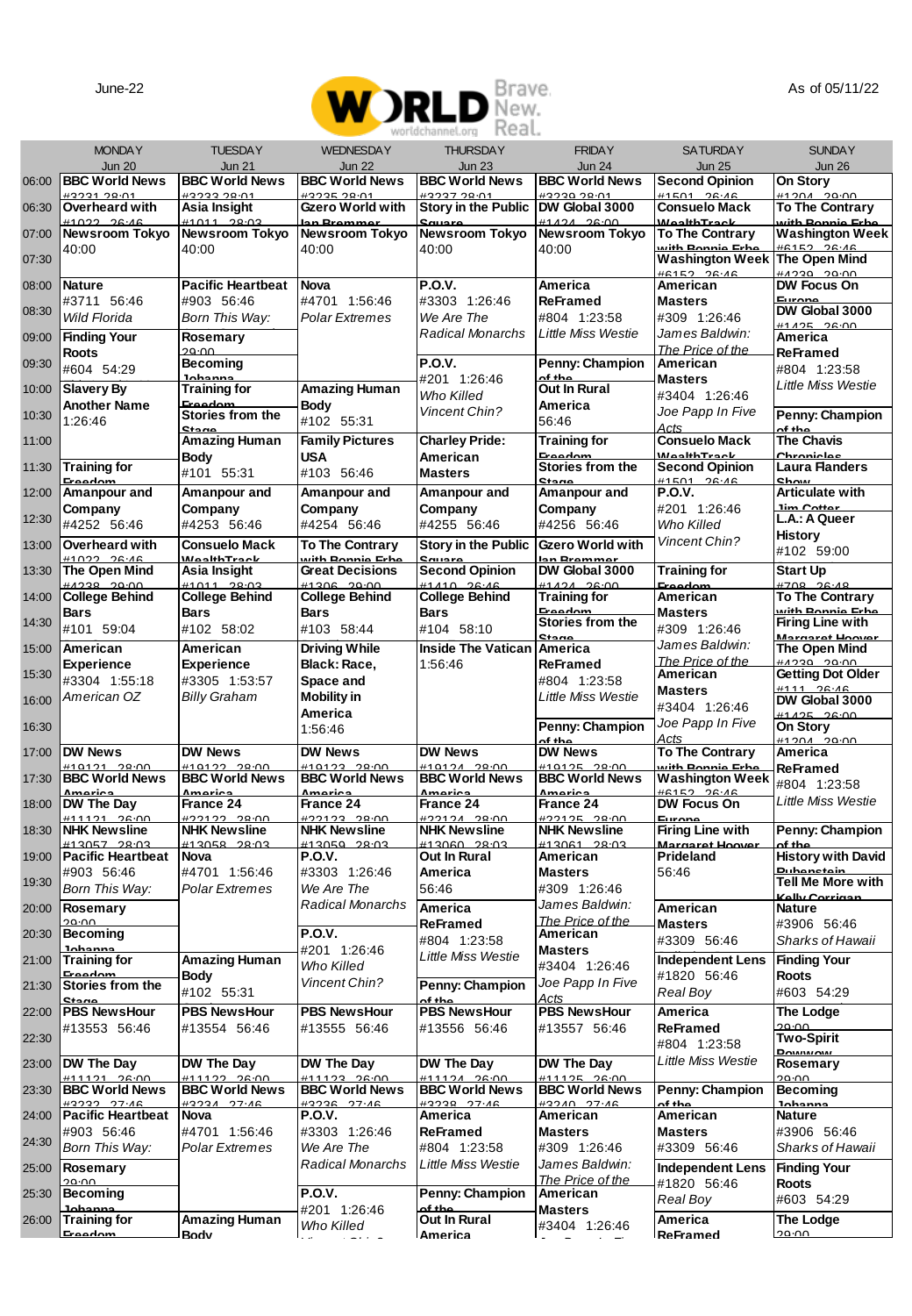|       | $June-22$                           |                                     | Vincent Chin? D.L. D Naw            | Brave.                               |                                     |                              | As of 05/11/22                                           |
|-------|-------------------------------------|-------------------------------------|-------------------------------------|--------------------------------------|-------------------------------------|------------------------------|----------------------------------------------------------|
| 26:30 | Stories from the<br><b>Stane</b>    | $- - - -$<br>#102 55:31             |                                     | 56:46                                | Joe Papp In Five<br>Acts            | <br>#804 1:23:58             | <b>Two-Spirit</b><br><b>DOM/MONE</b>                     |
| 27:00 | <b>PBS NewsHour</b><br>#13553 56:46 | <b>PBS NewsHour</b><br>#13554 56:46 | <b>PBS NewsHour</b><br>#13555 56:46 | <b>PBS NewsHour</b><br>#13556 56:46  | <b>PBS NewsHour</b><br>#13557 56:46 | <b>Little Miss Westie</b>    | Rosemary<br>29.00                                        |
| 27:30 |                                     |                                     |                                     |                                      |                                     | Penny: Champion<br>A         | Becomina<br>Ichanna                                      |
| 28:00 | Amanpour and                        | Amanpour and                        | Amanpour and                        | Amanpour and                         | Amanpour and                        | <b>Pacific Heartbeat</b>     | <b>History with David</b>                                |
| 28:30 | Company<br>#4253 56:46              | Company<br>#4254 56:46              | Company<br>#4255 56:46              | Company<br>#4256 56:46               | Company<br>#4257 56:46              | #903 56:46<br>Born This Wav: | <b>Puhanctain</b><br>Tell Me More with<br>Kolly Corrigan |
| 29:00 | <b>Amazing Human</b>                | <b>Family Pictures</b>              | <b>Charley Pride:</b>               | <b>Training for</b>                  | Amazing Human                       | Rosemary                     | Prideland                                                |
| 29:30 | <b>Body</b><br>#101<br>55:31        | <b>USA</b><br>#103 56:46            | American<br><b>Masters</b>          | Ernadam<br>Stories from the<br>Stane | Body<br>#102 55:31                  | 20.00<br>Becomina<br>Iohanna | 56:46                                                    |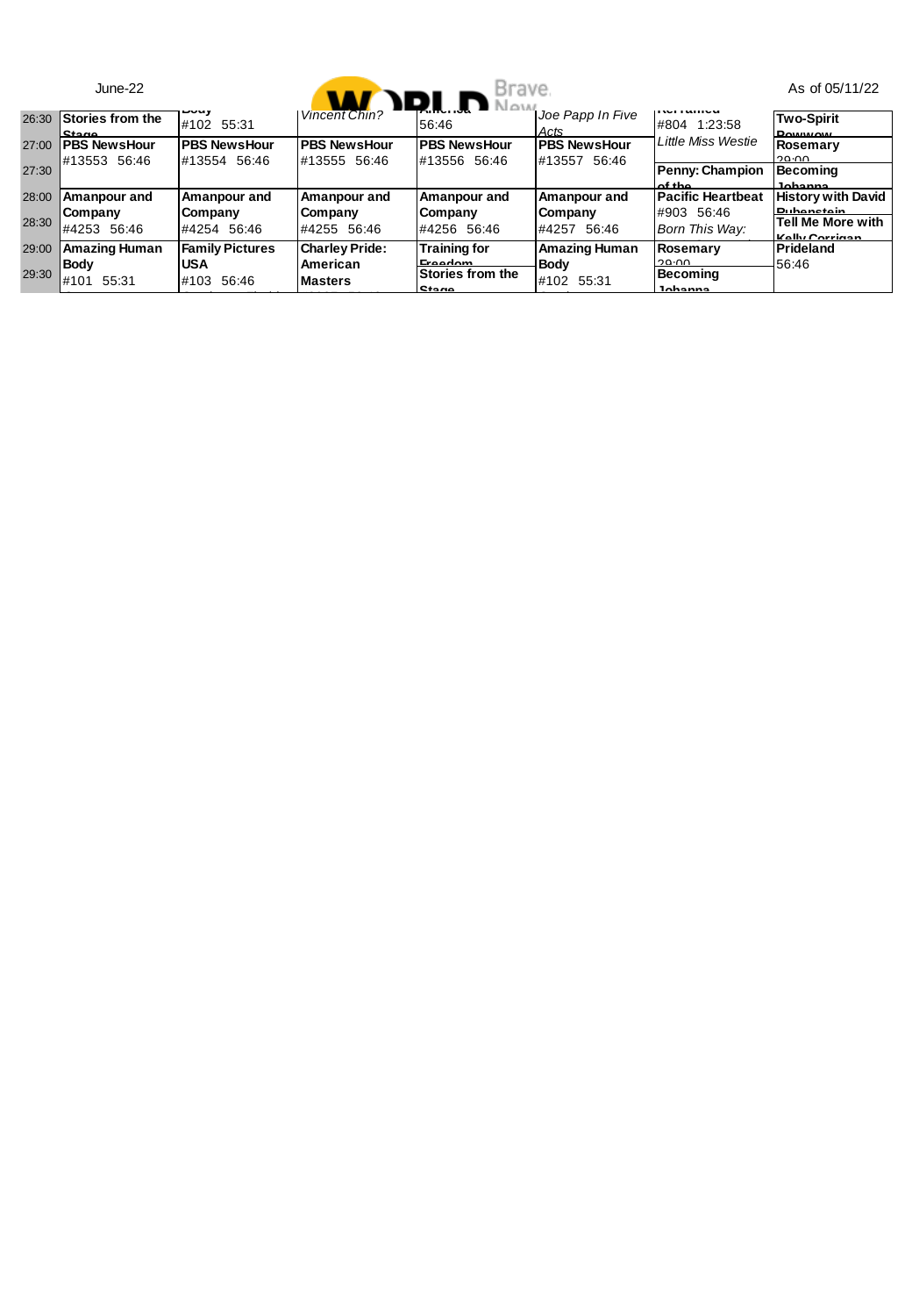

|       | worldchannel.org <b>Redl</b> ,<br><b>MONDAY</b><br><b>TUESDAY</b><br><b>WEDNESDAY</b><br><b>FRIDAY</b><br><b>SATURDAY</b><br><b>SUNDAY</b> |                                              |                                              |                                              |               |               |               |
|-------|--------------------------------------------------------------------------------------------------------------------------------------------|----------------------------------------------|----------------------------------------------|----------------------------------------------|---------------|---------------|---------------|
|       | <b>Jun 27</b>                                                                                                                              | <b>Jun 28</b>                                | <b>Jun 29</b>                                | <b>THURSDAY</b><br><b>Jun 30</b>             | <b>Jul 01</b> | <b>Jul 02</b> | <b>Jul 03</b> |
| 06:00 | <b>BBC World News</b>                                                                                                                      | <b>BBC World News</b>                        | <b>BBC World News</b>                        | <b>BBC World News</b>                        |               |               |               |
| 06:30 | +3241.28-01<br>Overheard with                                                                                                              | +3243.28-01<br>Asia Insight                  | #3245.28:01<br>Gzero World with              | +3247.28:01<br>Story in the Public           |               |               |               |
| 07:00 | 26.46<br>Newsroom Tokyo                                                                                                                    | 20.0<br>Newsroom Tokyo                       | n Prommo<br>Newsroom Tokyo                   | Newsroom Tokyo                               |               |               |               |
| 07:30 | 40:00                                                                                                                                      | 40:00                                        | 40:00                                        | 40:00                                        |               |               |               |
| 08:00 | Nature                                                                                                                                     | <b>Patient No More</b>                       | Nova                                         | The Water of Life                            |               |               |               |
| 08:30 | #3906 56:46                                                                                                                                | 59:00                                        | #4619 56:46                                  | 1:28:46                                      |               |               |               |
|       | Sharks of Hawaii                                                                                                                           |                                              | Look Who's<br><b>Planet California</b>       |                                              |               |               |               |
| 09:00 | <b>Finding Your</b><br>Roots                                                                                                               | <b>Expect A Miracle</b><br>59:00             | #101 56:46                                   |                                              |               |               |               |
| 09:30 | #603 54:29                                                                                                                                 |                                              | <b>Rivers of Gold</b>                        | Don Quixote In<br>Newark                     |               |               |               |
| 10:00 | The Lodge<br>וחיחו                                                                                                                         | The Future of<br>lmariaala Baa               | Amazing Human<br>Body                        | 1:24:02                                      |               |               |               |
| 10:30 | <b>Two-Spirit</b><br><b>Powwow</b>                                                                                                         | Stories from the<br>AN-SC CCZH               | #103 55:01                                   |                                              |               |               |               |
| 11:00 | Rosemary                                                                                                                                   | Amazing Human                                | Out In Rural                                 | The Lodge                                    |               |               |               |
| 11:30 | ח∩∙0כ<br>Becoming                                                                                                                          | Body<br>#102 55:31                           | America<br>56:46                             | 20.00<br><b>Two-Spirit</b>                   |               |               |               |
| 12:00 | lohanna<br>Amanpour and                                                                                                                    | Amanpour and                                 | Amanpour and                                 | Powwow<br>Amanpour and                       |               |               |               |
| 12:30 | Company<br>#4257 56:46                                                                                                                     | Company<br>#4258 56:46                       | Company<br>#4259 56:46                       | Company<br>#4260 56:46                       |               |               |               |
| 13:00 | Overheard with                                                                                                                             | <b>Consuelo Mack</b>                         | <b>To The Contrary</b>                       | <b>Story in the Public</b>                   |               |               |               |
| 13:30 | $+0.18$<br>26.16<br>The Open Mind                                                                                                          | <b>MealthTrack</b><br>Asia Insight           | uith Ronnie Frh<br><b>Great Decisions</b>    | <b>Second Opinion</b>                        |               |               |               |
| 14:00 | nnon neess                                                                                                                                 | <b>44049 90-09</b>                           | unony nono                                   | <b>44CO4 0C-4C</b>                           |               |               |               |
|       | <b>Country Music</b><br>#101 1:56:46                                                                                                       | <b>Country Music</b><br>#102 1:56:46         | <b>Country Music</b><br>#103 1:56:46         | <b>Country Music</b><br>#104 1:56:46         |               |               |               |
| 14:30 | The Rub                                                                                                                                    | Hard Times (1933                             | The Hillbilly                                | l Can't Stop                                 |               |               |               |
| 15:00 | (Beginnings -<br>1933)                                                                                                                     | 1945)                                        | Shakespeare<br>$(1945 - 1953)$               | Loving You (1953 -<br>1963)                  |               |               |               |
| 15:30 |                                                                                                                                            |                                              |                                              |                                              |               |               |               |
| 16:00 | <b>PBS American</b>                                                                                                                        | <b>PBS American</b>                          | <b>PBS American</b>                          | <b>PBS American</b>                          |               |               |               |
| 16:30 | Portrait<br>#101 56:46                                                                                                                     | Portrait<br>#102 56:46                       | Portrait<br>#103 56:46                       | Portrait<br>#104 56:46                       |               |               |               |
| 17:00 | <b>DW News</b>                                                                                                                             | DW News                                      | DW News                                      | DW News                                      |               |               |               |
| 17:30 | <b>BBC World News</b>                                                                                                                      | <b>BBC World News</b>                        | <b>BBC World News</b>                        | <b>BBC World News</b>                        |               |               |               |
| 18:00 | France 24                                                                                                                                  | nari <i>.</i><br>France 24                   | naria<br>France 24                           | narir<br>France 24                           |               |               |               |
| 18:30 | 00:85 38:00<br><b>NHK Newsline</b>                                                                                                         | #22127 28:00<br><b>NHK Newsline</b>          | 122128 28:00<br><b>NHK Newsline</b>          | 02120 28:00<br><b>NHK Newsline</b>           |               |               |               |
|       | 13062 28:03<br><b>Patient No More</b>                                                                                                      | 113063 28:03<br>Nova                         | 13064 28:03<br>The Water of Life             | 113065 28:03                                 |               |               |               |
| 19:00 | 59:00                                                                                                                                      | #4619 56:46                                  | 1:28:46                                      | Coming Out: A 50<br>Year History             |               |               |               |
| 19:30 |                                                                                                                                            | Look Who's                                   |                                              | 56:40                                        |               |               |               |
| 20:00 | <b>Expect A Miracle</b><br>59:00                                                                                                           | <b>Planet California</b><br>#101 56:46       |                                              | America<br>ReFramed                          |               |               |               |
| 20:30 |                                                                                                                                            | <b>Rivers of Gold</b>                        | Don Quixote In<br>Newark                     | #326 1:55:31                                 |               |               |               |
| 21:00 | The Future of<br>نظ ماممة                                                                                                                  | Amazing Human                                | 1:24:02                                      | <b>Before You Know</b><br>It                 |               |               |               |
| 21:30 | Stories from the                                                                                                                           | Body<br>#103 55:01                           |                                              |                                              |               |               |               |
| 22:00 | 06.40 0514<br><b>PBS NewsHour</b>                                                                                                          | <b>PBS NewsHour</b>                          | <b>PBS NewsHour</b>                          | <b>PBS NewsHour</b>                          |               |               |               |
| 22:30 | #13558 56:46                                                                                                                               | #13559 56:46                                 | #13560 56:46                                 | #13561 56:46                                 |               |               |               |
| 23:00 | DW The Day                                                                                                                                 | DW The Dav                                   | DW The Dav                                   | DW The Day                                   |               |               |               |
| 23:30 | <b>41112 2600</b><br><b>BBC World News</b>                                                                                                 | <b>411107 08:00</b><br><b>BBC World News</b> | <b>411199 98-00</b><br><b>BBC World News</b> | <b>411120 28:00</b><br><b>BBC World News</b> |               |               |               |
| 24:00 | #3242 27.46<br><b>Patient No More</b>                                                                                                      | H32AA 27A<br>Nova                            | H3246 27.46<br>The Water of Life             | H32AB 27.4<br>America                        |               |               |               |
|       | 59:00                                                                                                                                      | #4619 56:46                                  | 1:28:46                                      | ReFramed                                     |               |               |               |
| 24:30 |                                                                                                                                            | Look Who's                                   |                                              | #326 1:55:31<br><b>Before You Know</b>       |               |               |               |
| 25:00 | <b>Expect A Miracle</b><br>59:00                                                                                                           | <b>Planet California</b><br>#101 56:46       |                                              | It                                           |               |               |               |
| 25:30 |                                                                                                                                            | Rivers of Gold                               | Don Quixote In<br>Newark                     |                                              |               |               |               |
| 26:00 | The Future of<br>oriania Da                                                                                                                | Amazing Human                                | 1:24:02                                      | Coming Out: A 50<br><b>Year History</b>      |               |               |               |
|       |                                                                                                                                            | Rody                                         |                                              |                                              |               |               |               |